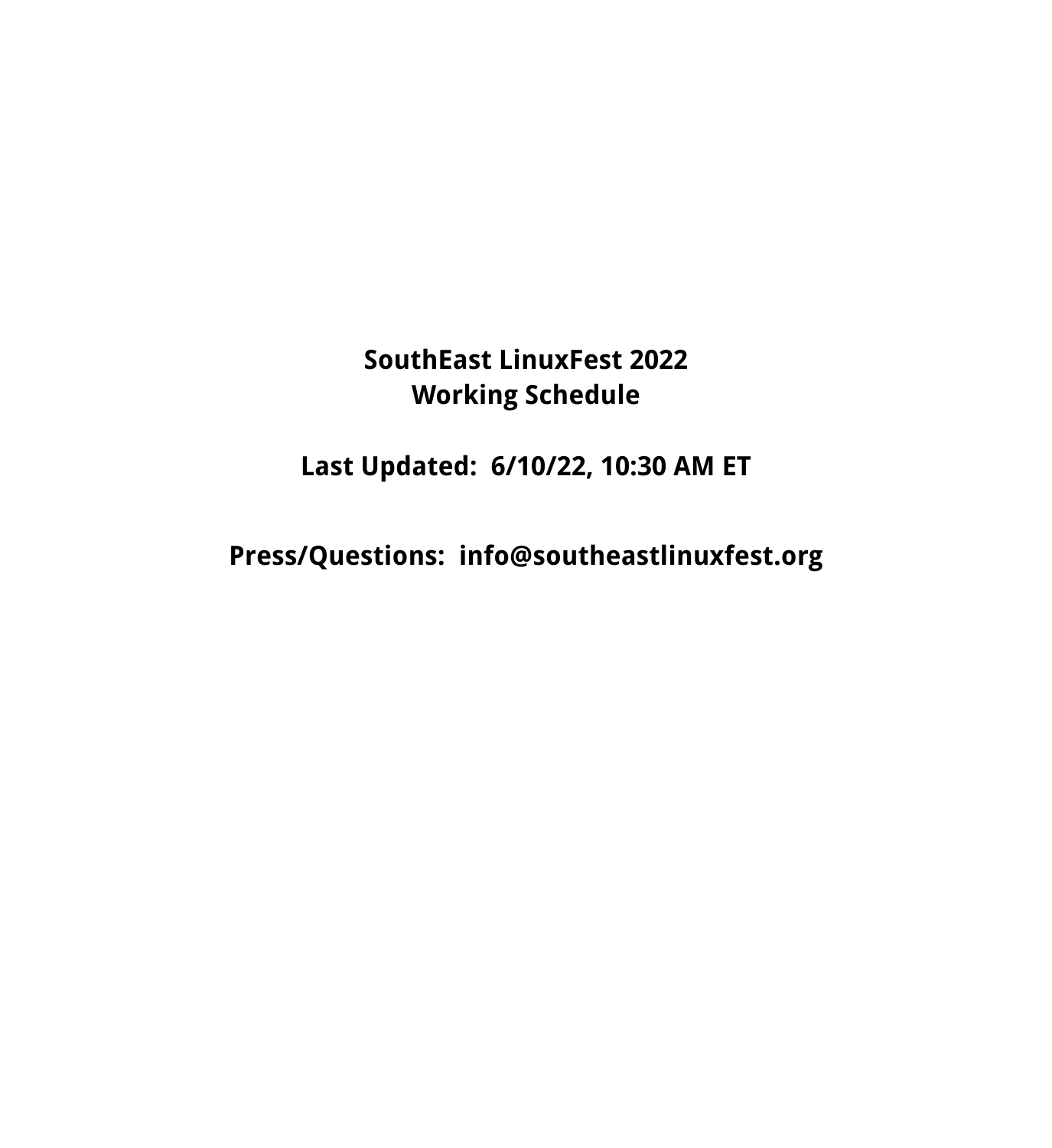### **Friday June 10th, 2022**

#### **Expo Hall Flex Day: 9:00a – 5:00p, no restrictions beyond those hours**

**(Up to the exhibitors, most choose to have a booth at least some of the day)**

| <b>Time</b>     | <b>Percona Ballroom</b>                                                                                                  | <b>SUSE Ballroom</b>                                                                                       | <b>Altispeed Ballroom</b>                       | <b>Ballroom A</b> | iXsystems Classroom |  |  |
|-----------------|--------------------------------------------------------------------------------------------------------------------------|------------------------------------------------------------------------------------------------------------|-------------------------------------------------|-------------------|---------------------|--|--|
| $9:00 - 10:00$  | Check In, Setup, Hallway Track, Volunteer/Staff Reception                                                                |                                                                                                            |                                                 |                   |                     |  |  |
| $10:15 - 11:15$ | Available as BoF                                                                                                         | Available as BoF                                                                                           | Available as BoF                                | Available as BoF  | Available as BoF    |  |  |
| $11:30 - 12:30$ | Open Source: For<br>Love? Money? Or<br>Both.<br><b>Matt Yonkovit</b>                                                     | Darktable: Digital<br>Photo Processing on<br>Linux<br>Leander Hutton                                       | K8s str8 up, gnd up<br>(Workshop)<br>Jason Plum | Available as BoF  | Available as BoF    |  |  |
| $12:30 - 1:30$  |                                                                                                                          |                                                                                                            | Lunch                                           |                   |                     |  |  |
| $1:30 - 2:30$   | <b>Running Your Favorite</b><br>Linux Distribution on<br>FreeBSD: The<br>Linuxulator<br>Charlie Li                       | Intro To Rancher<br>Desktop<br><b>Dwaine Sims</b>                                                          | K8s str8 up, gnd up<br>(Workshop)<br>Jason Plum | Available as BoF  | Available as BoF    |  |  |
| $2:45 - 3:45$   | How My Self-Hosting<br><b>Homelab Works</b><br>Without Any VLANs,<br>Firewalls, or Port<br>Forwarding<br>Kenneth Bingham | Linux Is The Future,<br><b>But What Will That</b><br>Look Like For End<br>Users?<br><b>Matthew Higgins</b> | K8s str8 up, gnd up<br>(Workshop)<br>Jason Plum | Available as BoF  | Available as BoF    |  |  |
| $4:00 - 5:00$   | Pushing Open<br>Hardware Into Space!<br>Aaron Honeycutt                                                                  | <b>Traefik Routing For</b><br>Your Docker<br>Infrastructure<br>Daniel Colson                               | K8s str8 up, gnd up<br>(Workshop)<br>Jason Plum | Available as BoF  | Available as BoF    |  |  |

(BoF: Birds of a Feather. Unscheduled talks/meetings around a subject formed by attendees on the spot at the event. Sign up to give a BoF on the whiteboard at registration. First come, first serve.) **Speaker BBQ Dinner**: 5:30 PM – 6:30 PM … Hotel Restaurant (Non-Public Event) **Geeks With Guns**: 7:00 PM – 8:30 PM … Blackstone Shooting Sports … Meet In Covered Drop Off Area Outside Lobby to Carpool **LAN Party**: 24/7, but primetime begins at 8:00 PM. BYOC. Games include TF2, UT2K4, CS:GO, Factoria, Minecraft, Tabletop Simulator. **Amateur ("Ham") Radio Technician Exam Cram**: 9:00 PM iXsystems Classroom **Ham Radio Special Event Station W4L:** As volunteer operators are available and willing 24/7, Expo Hall **Lock Picking Village**: Expo Hall during Expo Hall Hours. BYOP. Donations of locks welcome!

**Friday Party** Sponsored by TBD: 9:00 PM - ??? … Percona/SUSE Ballrooms We will have a selection of beer made by small producers throughout the southeast as well as pizza. **If the party is sponsored, it's public! If it isn't, you need to do one of the following to get in**: Option 1) Bring some to share and swap with other attendees! (Sealed cans/bottles only, no homebrew, no selling swaps only) Option 2) Be a speaker, sponsor, volunteer, staff, and/or supporting attendee.

Tabletop Gaming, Fiber Hallway Track, Cornhole, and the LAN Party will be happening the same time as the party, nearby, and there is no access restriction for any of that.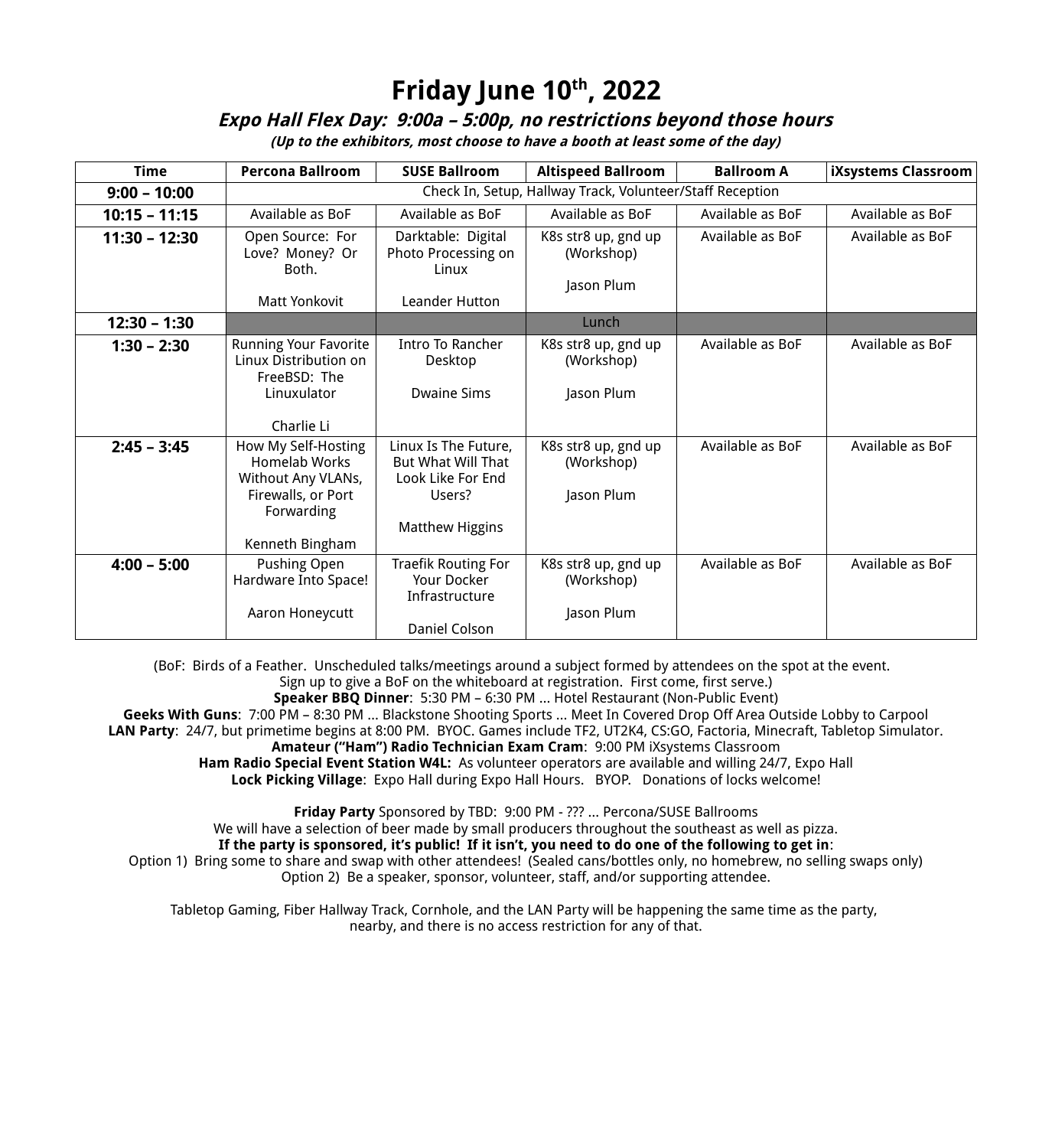### **Saturday June 11th, 2022**

#### **Expo Hall Official Hours: 9:00a – 5:00p, no restrictions beyond those hours**

| <b>Time</b>     | <b>Percona Ballroom</b>                                                                                                                                        | <b>SUSE Ballroom</b>                                                                      | <b>Altispeed Ballroom</b><br>(/dev/random Track)                                                    | <b>Ballroom A</b>                                                                     | iXsystems Classroom |
|-----------------|----------------------------------------------------------------------------------------------------------------------------------------------------------------|-------------------------------------------------------------------------------------------|-----------------------------------------------------------------------------------------------------|---------------------------------------------------------------------------------------|---------------------|
| $9:00 - 10:00$  | A More Flexible<br>Approach To Network<br>Security<br>Kenneth Bingham                                                                                          | <b>Introducing Swap-As-</b><br>A-Service<br>JT Pennington                                 | RF: It's Everywhere.<br>An Introduction To SDR<br><b>Darrell Little</b>                             | Available as BoF                                                                      | Available as BoF    |
| $10:15 - 11:15$ | <b>Modernizing A Legacy</b><br>PHP Stack App for a<br>Serverless Container<br><b>Based World</b><br>Rob Beaty                                                  | Did You Bring A<br>Windows Laptop to a<br>Linux Conference?<br>Mark Ulmer                 | A Geek's Guide to the<br>Russo-Ukraine War<br>Eric Raymond                                          | Available as BoF                                                                      | Available as BoF    |
| $11:30 - 12:30$ | Linux Network<br>Performance<br>Monitoring with LNST<br>Perry Gagne                                                                                            | Why Ipv6 Will Never Be<br>Adopted<br><b>THE Alan Hicks</b>                                | A Private and Sound<br>Global Currency with<br><b>Free Software</b><br>Luke Smith                   | Available as BoF                                                                      | Available as BoF    |
| $12:30 - 1:30$  |                                                                                                                                                                |                                                                                           | Lunch                                                                                               |                                                                                       |                     |
| $1:30 - 2:30$   | <b>Database Observability</b><br>and Troubleshooting:<br>Finding and Fixing App<br><b>Bottlenecks with Open</b><br><b>Source Tools</b><br><b>Matt Yonkovit</b> | Nmap Scripting For<br>Sysadmins and<br><b>Network</b><br>Troubleshooting<br>Daniel Colson | Why 10% of Women in<br>the Conference<br>Program Does Not<br>Mean Gender Quotas<br>Yulia Kuznetsova | <b>Lightning Talks</b><br>(First Come,<br>First Serve,<br>Sign Up At<br>Registration) | Available as BoF    |
| $2:45 - 3:45$   | Take This Job and<br>Shove It<br>Mykel Alvis                                                                                                                   | Pen-Testing Open<br><b>Source Databases</b><br>(MySQL & PostgreSQL)<br>Alexander Rubin    | How To Start a 3D<br><b>Printing Obsession</b><br>Ian Bruene                                        | <b>Lightning Talks</b><br>(First Come,<br>First Serve,<br>Sign Up At<br>Registration) | Available as BoF    |
| $4:00 - 5:00$   | Keynote: Dynamiting The Software Forges<br>Eric Raymond                                                                                                        |                                                                                           |                                                                                                     |                                                                                       |                     |

(BoF: Birds of a Feather. Unscheduled talks/meetings around a subject formed by attendees on the spot at the event.

Sign up to give a BoF on the whiteboard at registration. First come, first serve.)

**LAN Party**: 24/7, but primetime begins at 8:00 PM. BYOC. Games include TF2, UT2K4, CS:GO, Factoria, Minecraft, Tabletop Simulator. **Ham Radio Special Event Station W4L:** As volunteer operators are available and willing, 24/7. Expo Hall.

**Amateur ("Ham") Radio Exam**: 7:00 PM, iXsystems Classroom. Sign Up: <https://hamstudy.org/sessions/61fdcde26583fd1d1da794ff/1>

**Retro Linux Ragchew**: Altispeed Ballroom, 8:00 PM - ???

**GPG Key Signing**: AWS Ballroom, 9:30 PM

**Lock Picking Village**: Expo Hall during Expo Hall Hours. BYOP. Donations of locks welcome!

**Saturday Party** Sponsored by TBD: 9:00 PM - ??? … Percona/SUSE Ballrooms

We will have a selection of beer made by microbreweries throughout the southeast as well as pizza.

**If the party is sponsored, it's public! If it isn't, you need to do one of the following to get in**:

Option 1) Bring some to share and swap with other attendees! (Sealed cans/bottles only, no homebrew, no selling swaps only) Option 2) Be a speaker, sponsor, volunteer, staff, and/or supporting attendee.

Tabletop Gaming, Fiber Hallway Track, Cornhole, Retro Linux Ragchew, and the LAN Party will be happening the same time as the party, nearby, and there is no access restriction for any of that.